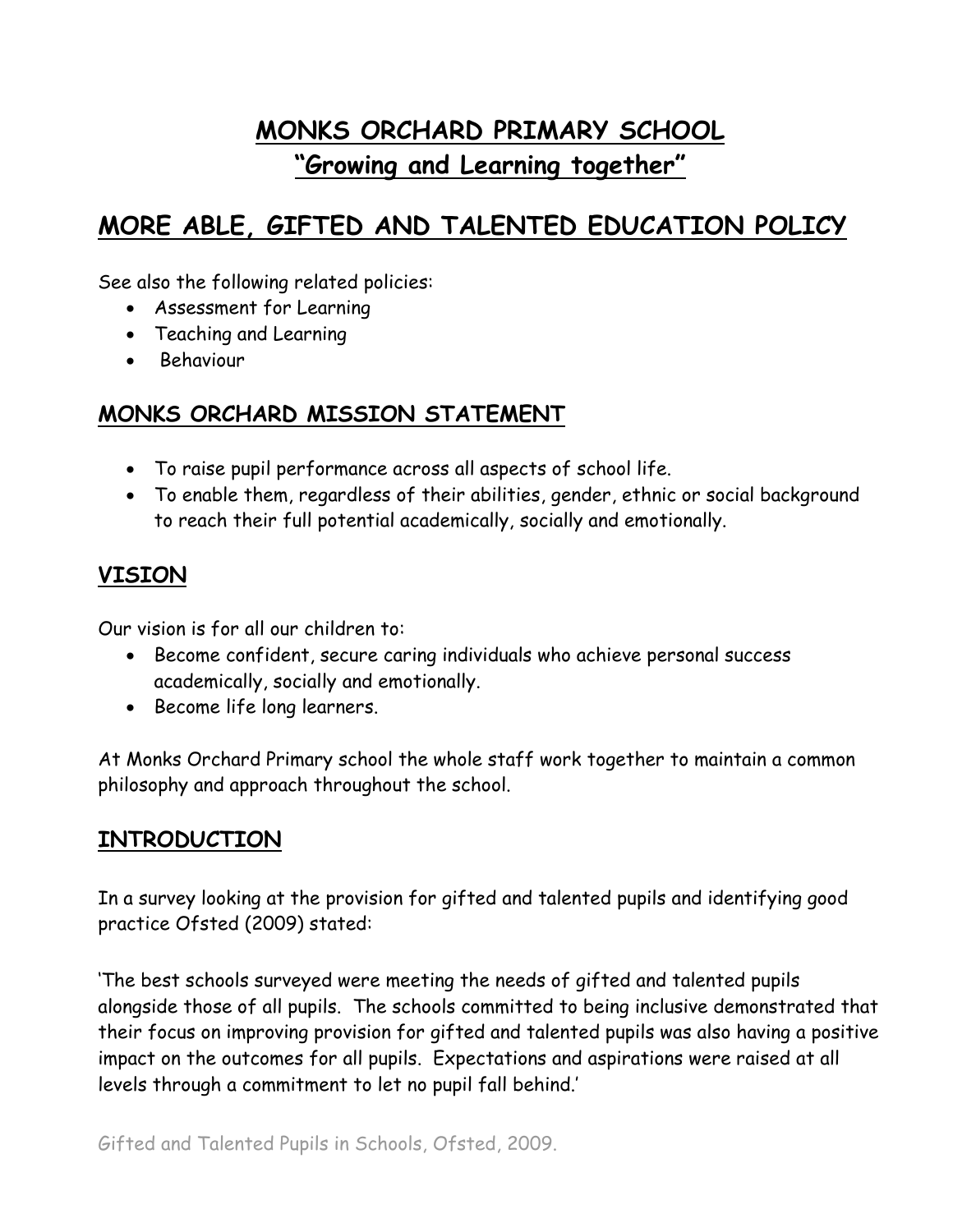With regards to 'personalised' learning our Teaching and Learning Policy states:

'This is about giving every child the chance to be the best they can be whatever their talent or background. We aim to cater for all children with an exciting and stimulating broad and balanced curriculum.'

#### **DEFINITIONS:**

The DCSF defines the group supported by the National Programme for gifted and talented education as:

"Children and young people with one or more abilities developed to a level significantly ahead of their year group (or with the potential to develop those abilities)."

Gifts are generally taken to be academic abilities e.g. in Maths, English, Science, Humanities etc.

Talents are generally seen as those in areas like sport, music and art and design.

## **WHAT IS THE DIFFERENCE BETWEEN A BRIGHT CHILD AND A GIFTED CHILD?**

#### **Bright Child Gifted Child**

| Know the answers                          |
|-------------------------------------------|
| Is interested                             |
| Pays attention                            |
| Has good ideas                            |
| Works hard                                |
| Answers the question                      |
| In the 'top' group                        |
| Listens with interest                     |
| Learns with ease                          |
| Needs 3-4 repetitions to master a concept |
| Understands ideas                         |
| Enjoys peer group                         |
| Grasps meaning                            |

Asks the questions Is extremely curious Gets involved physically and mentally Has unusual 'silly' ideas Plays around, yet tests well Questions the answers Beyond any group Shows strong feelings and opinions Already knows Needs 1-2 repetitions to master a concept Constructs abstract theories Prefers the company of adults or older children Draws inferences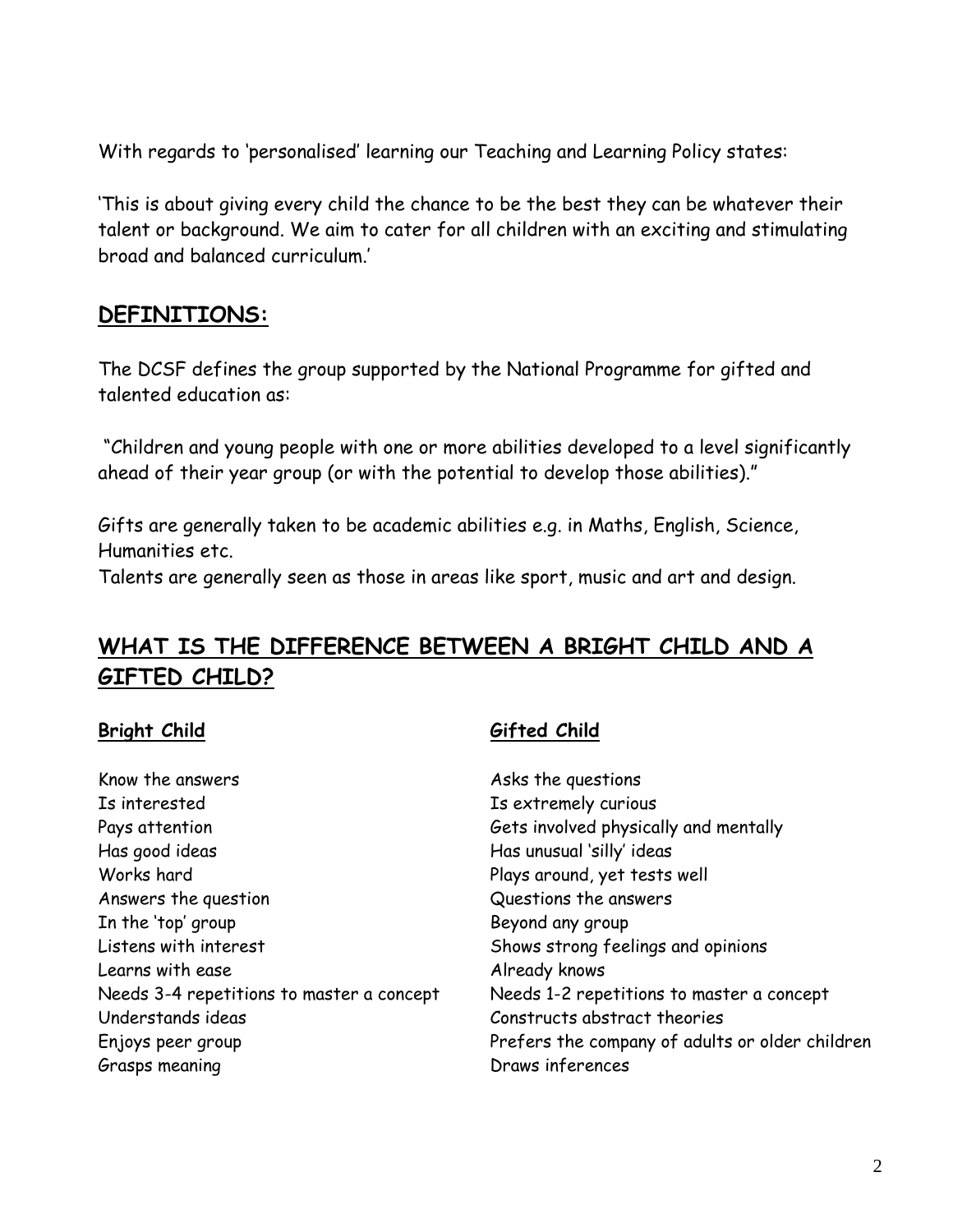#### **Bright Child Gifted Child**

| Completes assignments                                                 | Initiates projects              |
|-----------------------------------------------------------------------|---------------------------------|
| Is receptive                                                          | Is intense                      |
| Copies accurately                                                     | Creates a new design            |
| Enjoys school                                                         | Enjoys learning                 |
| Absorbs information                                                   | Applies/manipulates information |
| Is a good technician                                                  | Is an inventor                  |
| Good at memorising                                                    | Good at quessing                |
| Enjoys straight forward sequential presentation Thrives on complexity |                                 |
| Is alert                                                              | Is keenly observant             |
| Is pleased with own work                                              | Is highly self-critical         |

(Taken from NAGC Fact Sheet, P10, 2010-2012)

### **HAVE WE ANY UNDERACHIEVING CHILDREN?**

Do they:

- Appear lazy? Daydream? **or** Are they thinking? Do they persevere when motivated?
- Have 'slapdash' presentation? **or** Is their thinking faster than their hand control?
- Question criticism? **or** Are they expressing a strong sense of justice?
- Appear disruptive and/or uncooperative in class? **or** Are they bored?
- Have peer relationship problems? Intolerance? Difficulty working with a group? **or**  Do they look for more mature conversation with older pupils and adults?
- Display exceptional introverted/extroverted behaviour? **or** Are they afraid or unwilling to recognise their own abilities?
- Respond to peer group pressure and hide their talent.
- Seem reluctant to perform a task, which they might find tedious. (The outcome might already be known.)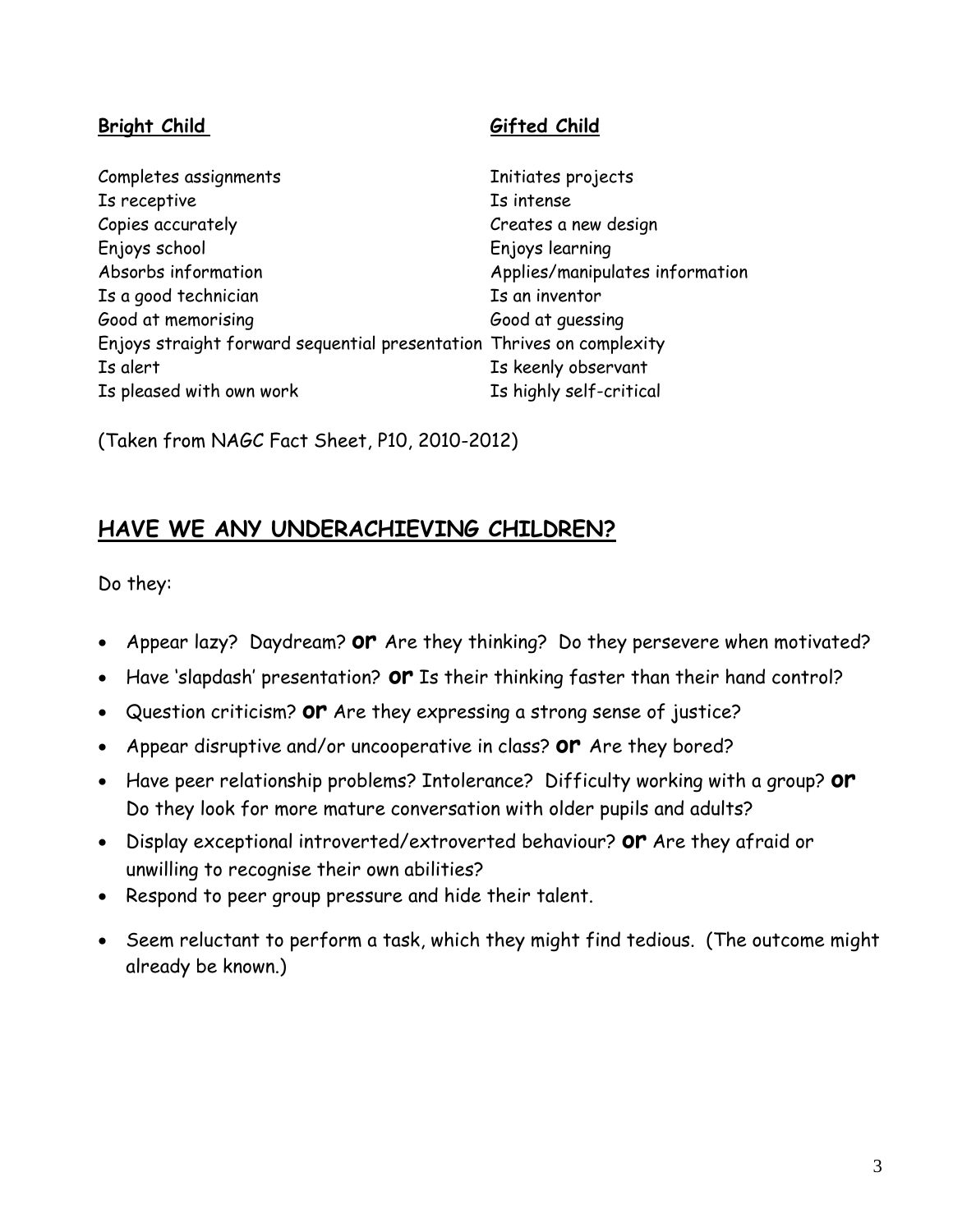## **WHO MIGHT IDENTIFY THE MORE ABLE CHILD?**

- The class teacher
- Other teachers including peripatetic and visiting Advisory Teachers/Inspectors
- Ancillary staff
- Children peer recognition
- Parents
- Adults other than teachers

## **WHAT DO WE DO NOW FOR THE MORE ABLE CHILD?**

#### In the classroom:

- Have high, realistic expectations
- Ability grouping for certain activities
- Differentiated learning requiring higher order thinking skills
- Give some open ended tasks
- Follow through activities for children's ideas
- Have an enquiry based topic approach
- Provide extension activities if appropriate
- Blue pen marking
- Opportunities for Gifted and Talented pupils to reflect on their own learning and progress (AFL).

#### In the school:

- Booster groups for mathematics and English
- Opportunities for children to take responsibilities within the class and within the school.
- Opportunities for all children to have experiences in and out of class (trips, workshops, clubs etc) that will help themselves and their teachers to identify their strengths, interests, and potential gifts and/or talents
- Use of specialists e.g. authors, musicians, scientists etc
- Offer a broad and stimulating curriculum, through the implementation of the IPC, giving the children a chance to thrive.
- After school clubs.
- More able enter competitions.

## **WHAT MIGHT WE DO?**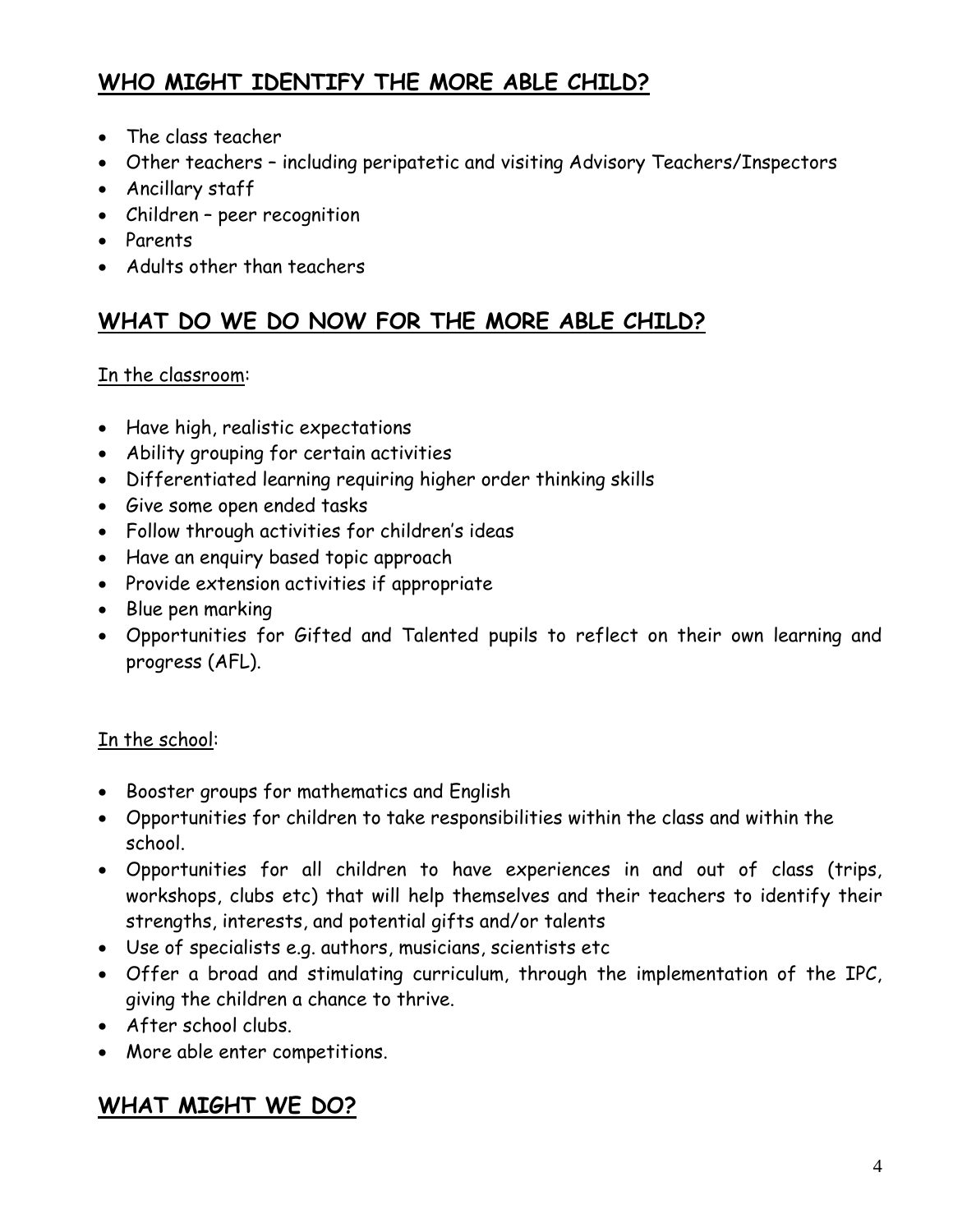- Develop extension clubs, during curriculum time, in other subject areas
- Establish closer links with the local secondary schools
- Reviewing school visits preparation for group leaders, particularly those working with a more able group/individual
- Support the parents by offering suggestions of books/games/visits/activities for their children/websites
- Be aware of Borough activities for more able children

## **CO-ORDINATING AND MONITORING**

The following people can support this through regular reviews:

- Head Teacher
- More Able Learners, Gifted and Talented Leading Teacher
- Leading Teacher for PSHE will support pastoral issues.
- SENCO
- Governor with responsibility for More Able Learners, Gifted and Talented children.

## **REVIEW AND DEVELOPMENT**

Each term the school will draw up a register of able children in each year group. The staff, in its meetings, will keep this list under review together with provision available. The G&T Register will be recorded on SIMS in its entirety. Progress will be carefully monitored through Pupil Progress meetings.

• Sheelagh Irvine - More Able Learners, Gifted and Talented Leading Teacher

Agreed by the staff – 30/9/13 Date for review – September 2015 Presented to Governors on: